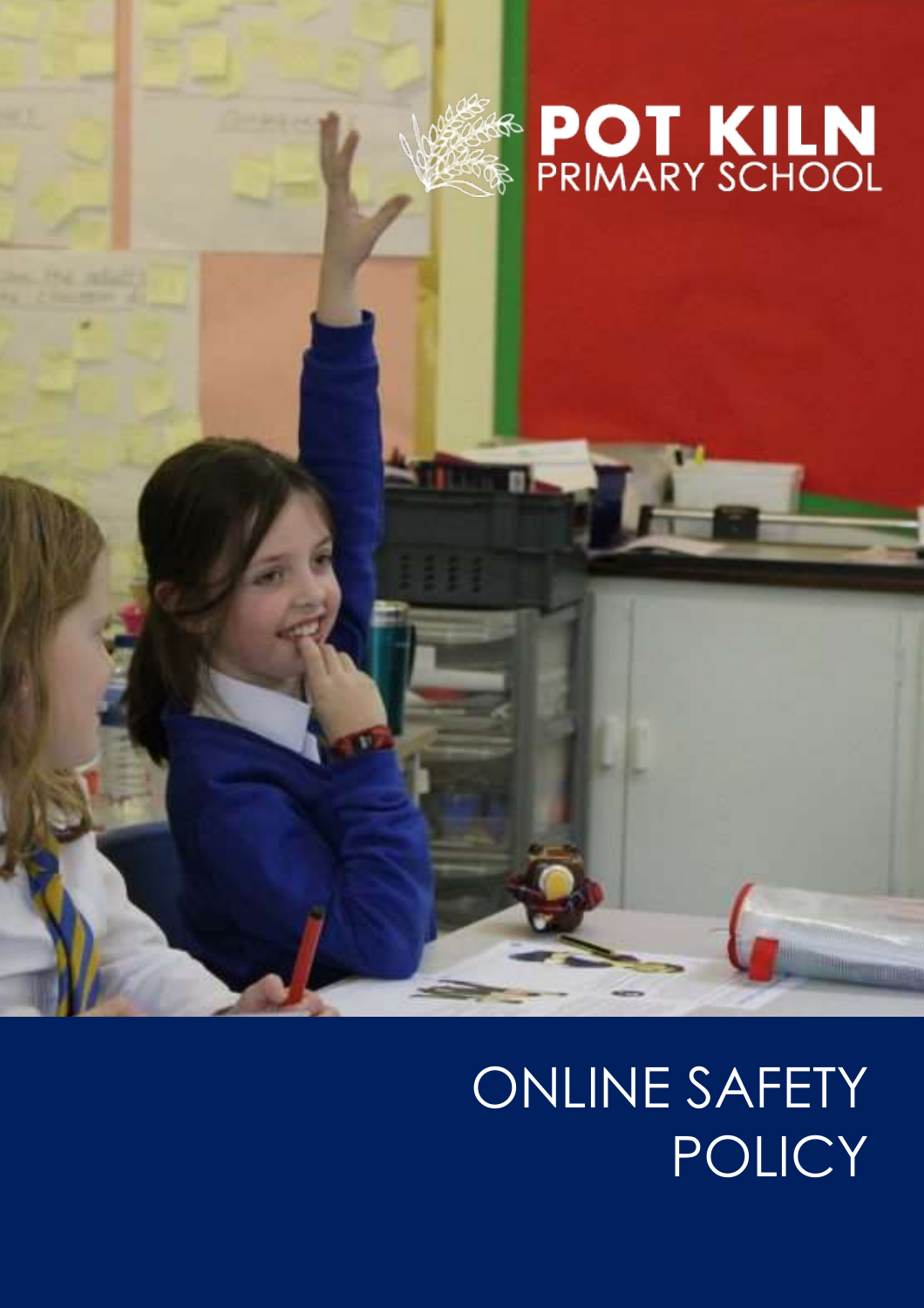# **Contents**

| Appendix 1: EYFS and KS1 acceptable use agreement (pupils and parents/carers)  10    |  |
|--------------------------------------------------------------------------------------|--|
| Appendix 2: KS2, KS3 and KS4 acceptable use agreement (pupils and parents/carers) 11 |  |
| Appendix 3: acceptable use agreement (staff, governors, volunteers and visitors) 12  |  |
|                                                                                      |  |
|                                                                                      |  |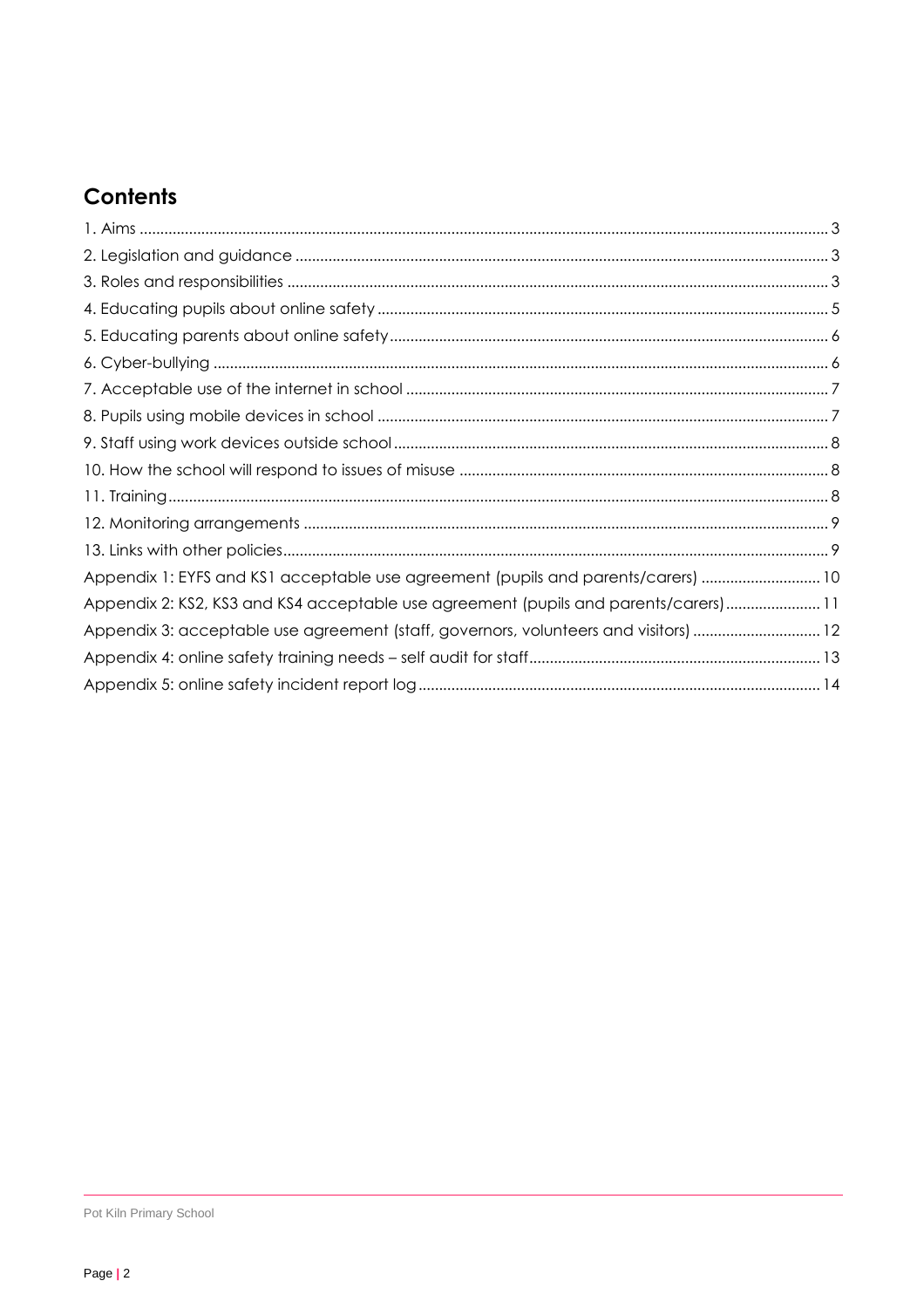# <span id="page-2-0"></span>**1. Aims**

Our school aims to:

- Have robust processes in place to ensure the online safety of pupils, staff, volunteers and governors
- Deliver an effective approach to online safety, which empowers us to protect and educate the whole school community in its use of technology
- Establish clear mechanisms to identify, intervene and escalate an incident, where appropriate

# <span id="page-2-1"></span>**2. Legislation and guidance**

This policy is based on the Department for Education's (DfE) statutory safeguarding guidance, [Keeping Children Safe in Education,](https://www.gov.uk/government/publications/keeping-children-safe-in-education--2) and its advice for schools on:

- **[Teaching online safety in schools](https://www.gov.uk/government/publications/teaching-online-safety-in-schools)**
- [Preventing and tackling bullying](https://www.gov.uk/government/publications/preventing-and-tackling-bullying) and [cyber-bullying: advice for headteachers and school staff](https://www.gov.uk/government/publications/preventing-and-tackling-bullying)
- Relationships [and sex education](https://www.gov.uk/government/publications/relationships-education-relationships-and-sex-education-rse-and-health-education)
- [Searching, screening and confiscation](https://www.gov.uk/government/publications/searching-screening-and-confiscation)

It also refers to the Department's guidance on [protecting children from radicalisation.](https://www.gov.uk/government/publications/protecting-children-from-radicalisation-the-prevent-duty)

It reflects existing legislation, including but not limited to the [Education Act 1996](https://www.legislation.gov.uk/ukpga/1996/56/contents) (as amended), the [Education and Inspections Act 2006](https://www.legislation.gov.uk/ukpga/2006/40/contents) and the [Equality Act 2010.](https://www.legislation.gov.uk/ukpga/2010/15/contents) In addition, it reflects the [Education](http://www.legislation.gov.uk/ukpga/2011/21/contents/enacted)  [Act 2011,](http://www.legislation.gov.uk/ukpga/2011/21/contents/enacted) which has given teachers stronger powers to tackle cyber-bullying by, if necessary, searching for and deleting inappropriate images or files on pupils' electronic devices where they believe there is a 'good reason' to do so.

The policy also takes into account the National Curriculum computing programmes of study.

# <span id="page-2-2"></span>**3. Roles and responsibilities**

### **3.1 The governing body**

The governing body has overall responsibility for monitoring this policy and holding the headteacher to account for its implementation.

The governing body will co-ordinate regular meetings with appropriate staff to discuss online safety, and monitor online safety logs as provided by the designated safeguarding lead (DSL).

The governor who oversees online safety is Ben Troughton.

All governors will:

- Ensure that they have read and understand this policy
- Agree and adhere to the terms on acceptable use of the school's ICT systems and the internet (appendix 3)

# **3.2 The headteacher**

The headteacher is responsible for ensuring that staff understand this policy, and that it is being implemented consistently throughout the school.

Pot Kiln Primary School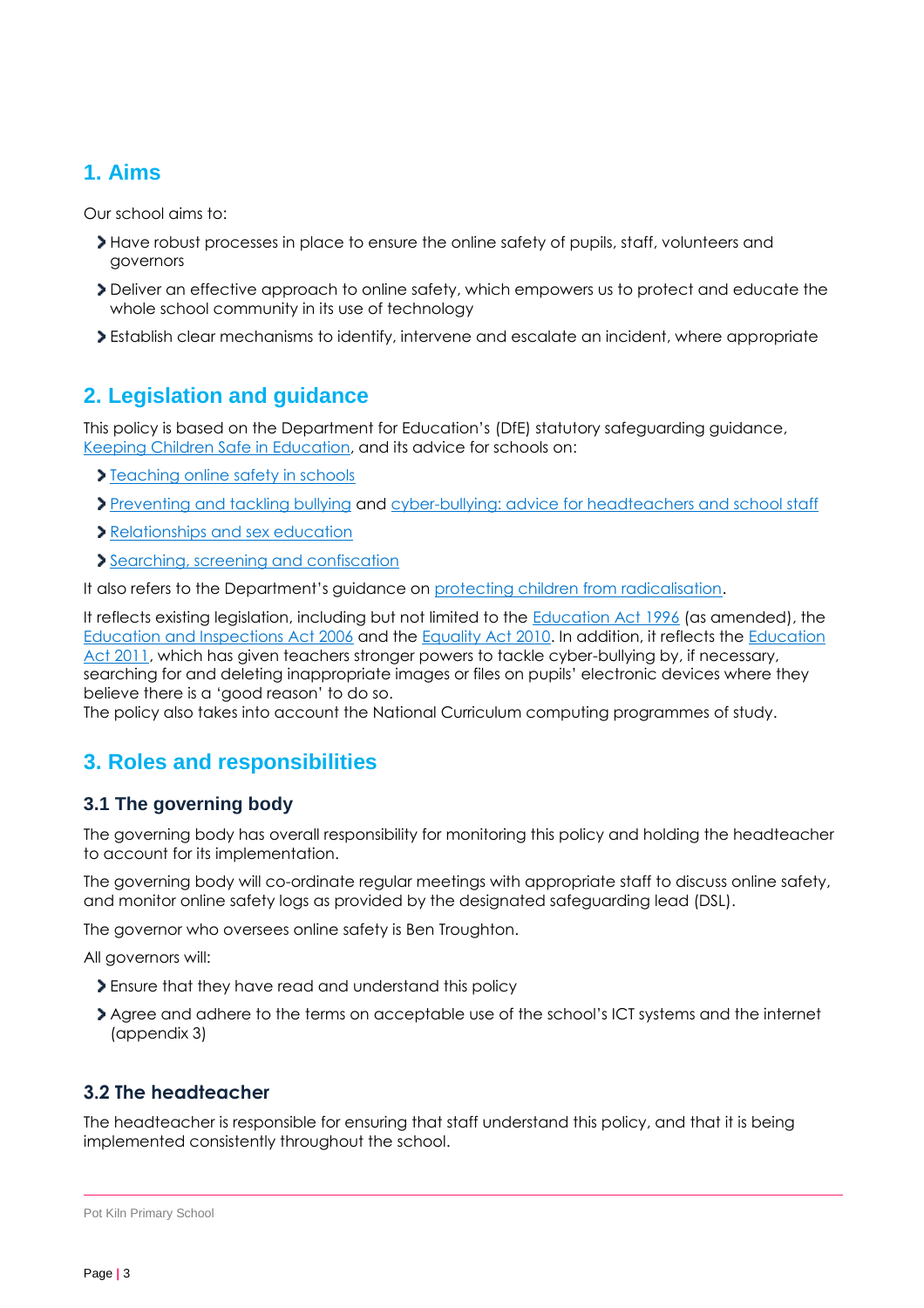# **3.3 The designated safeguarding lead**

Details of the school's DSL and deputies are set out in our child protection and safeguarding policy as well relevant job descriptions.

The Online DSL takes lead responsibility for online safety in school, in particular:

- Supporting the headteacher in ensuring that staff understand this policy and that it is being implemented consistently throughout the school
- Working with the headteacher, ICT manager, Computing lead and other staff, as necessary, to address any online safety issues or incidents
- Ensuring that any online safety incidents are logged (see appendix 5) and dealt with appropriately in line with this policy
- Ensuring that any incidents of cyber-bullying are logged and dealt with appropriately in line with the school behaviour policy
- Updating and delivering staff training on online safety (appendix 4 contains a self-audit for staff on online safety training needs)
- Liaising with other agencies and/or external services if necessary
- Providing regular reports on online safety in school to the headteacher and/or governing body This list is not intended to be exhaustive.

## **3.4 The ICT manager (Currently Boudica IT LTD)**

The ICT manager is responsible for:

- Putting in place appropriate filtering and monitoring systems, which are updated on a regular basis and keep pupils safe from potentially harmful and inappropriate content and contact online while at school, including terrorist and extremist material
- Ensuring that the school's ICT systems are secure and protected against viruses and malware, and that such safety mechanisms are updated regularly
- Conducting a full security check and monitoring the school's ICT systems on a regular basis
- Blocking access to potentially dangerous sites and, where possible, preventing the downloading of potentially dangerous files
- Ensuring that any online safety incidents are logged (see appendix 5) and dealt with appropriately in line with this policy
- Ensuring that any incidents of cyber-bullying are dealt with appropriately in line with the school behaviour policy and communicated to the Computing lead.

This list is not intended to be exhaustive.

#### **3.5 All staff and volunteers**

All staff, including contractors and agency staff, and volunteers are responsible for:

- Maintaining an understanding of this policy
- Implementing this policy consistently
- Agreeing and adhering to the terms on acceptable use of the school's ICT systems and the internet (appendix 3), and ensuring that pupils follow the school's terms on acceptable use (appendices 1 and 2)

Pot Kiln Primary School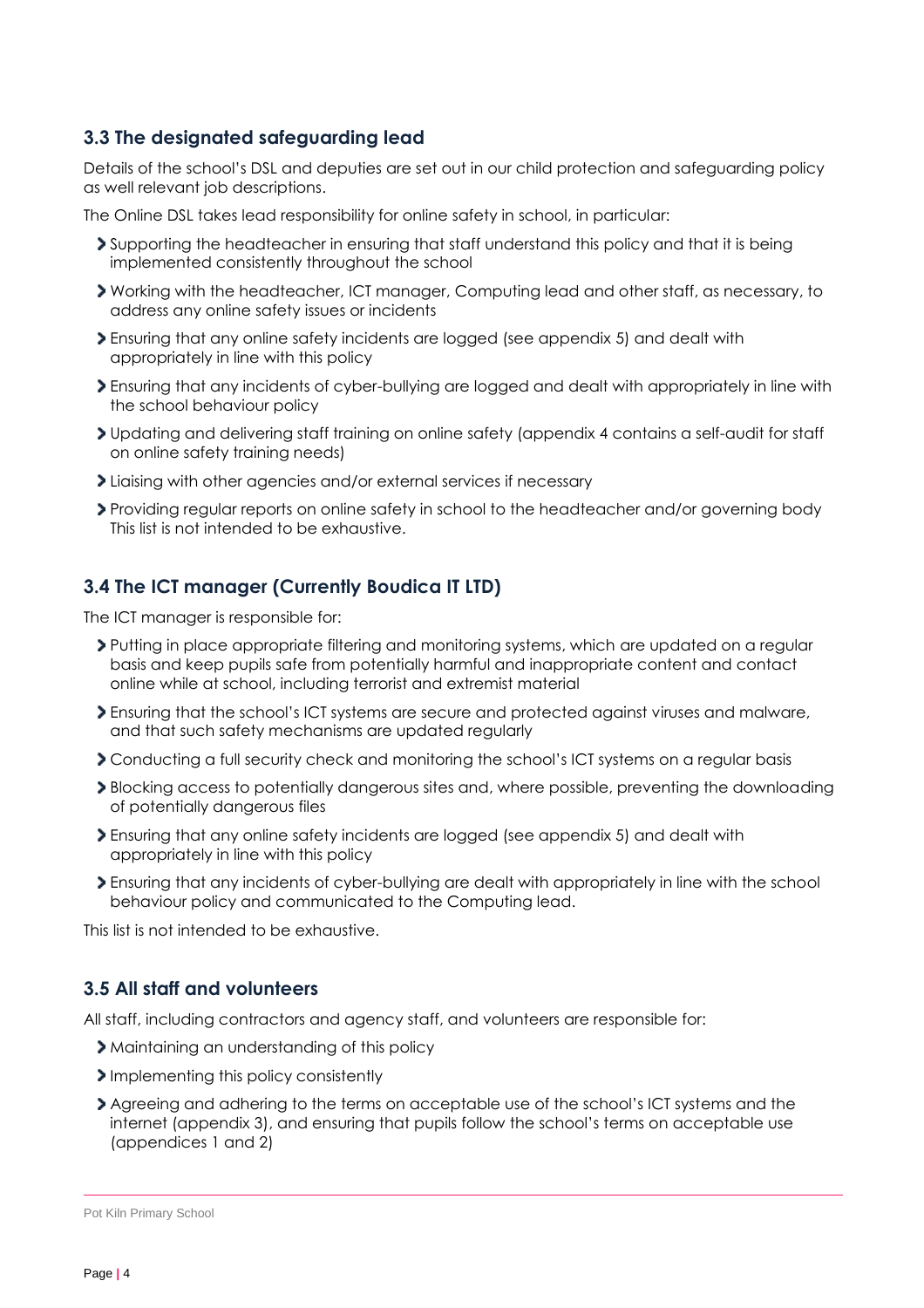- Working with the DSL to ensure that any online safety incidents are logged (see appendix 5) and dealt with appropriately in line with this policy
- Ensuring that any incidents of cyber-bullying are dealt with appropriately in line with the school behaviour policy

This list is not intended to be exhaustive.

#### **3.6 Parents**

Parents are expected to:

- Notify a member of staff or the headteacher of any concerns or queries regarding this policy
- Ensure their child has read, understood and agreed to the terms on acceptable use of the school's ICT systems and internet (appendices 1 and 2)

Parents can seek further guidance on keeping children safe online from the following organisations and websites:

- What are the issues? [UK Safer Internet Centre](https://www.saferinternet.org.uk/advice-centre/parents-and-carers/what-are-issues)
- Hot topics [Childnet International](http://www.childnet.com/parents-and-carers/hot-topics)
- Parent factsheet [Childnet International](https://www.childnet.com/resources/parents-and-carers-resource-sheet)

#### **3.7 Visitors and members of the community**

Visitors and members of the community who use the school's ICT systems or internet will be made aware of this policy, when relevant, and expected to read and follow it. If appropriate, they will be expected to agree to the terms on acceptable use (appendix 3).

# <span id="page-4-0"></span>**4. Educating pupils about online safety**

Pupils will be taught about online safety as part of the curriculum:

In **Key Stage 1**, pupils will be taught to:

- Use technology safely and respectfully, keeping personal information private
- Identify where to go for help and support when they have concerns about content or contact on the internet or other online technologies

Pupils in **Key Stage 2** will be taught to:

- Use technology safely, respectfully and responsibly
- Recognise acceptable and unacceptable behaviour
- Identify a range of ways to report concerns about content and contact

#### *By the end of primary school, pupils will know:*

- *That people sometimes behave differently online, including by pretending to be someone they are not.*
- *That the same principles apply to online relationships as to face-to-face relationships, including the importance of respect for others online including when we are anonymous*

Pot Kiln Primary School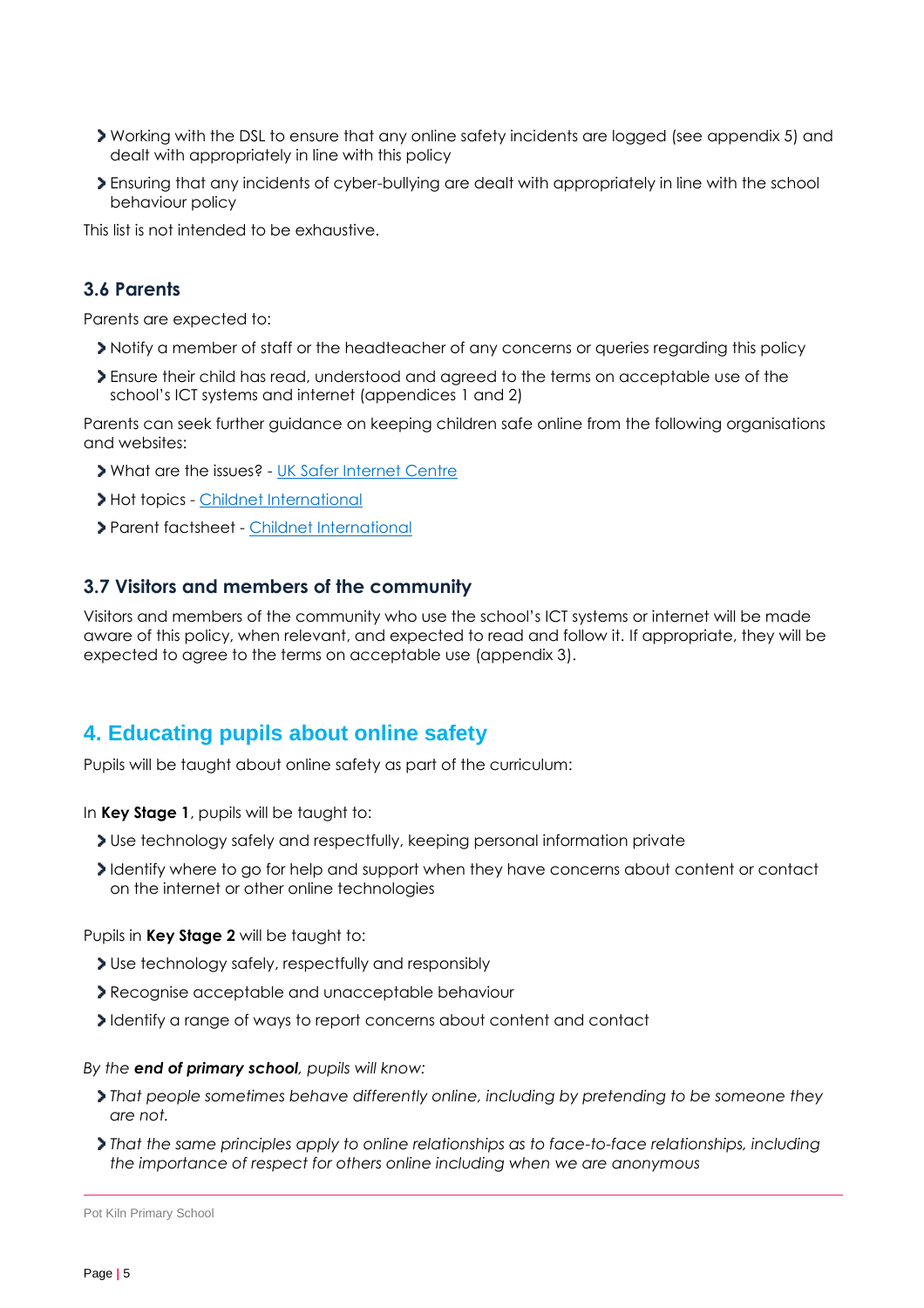- *The rules and principles for keeping safe online, how to recognise risks, harmful content and contact, and how to report them*
- *How to critically consider their online friendships and sources of information including awareness of the risks associated with people they have never met*
- *How information and data is shared and used online*
- *How to respond safely and appropriately to adults they may encounter (in all contexts, including online) whom they do not know*

The safe use of social media and the internet will also be covered in other subjects where relevant.

The school will use assemblies to raise pupils' awareness of the dangers that can be encountered online and may also invite speakers to talk to pupils about this.

# <span id="page-5-0"></span>**5. Educating parents about online safety**

The school will raise parents' awareness of internet safety in letters or other communications home, and in information via our website or virtual learning environments (Tapestry, Seesaw and Office 365). This policy will also be shared with parents.

Online safety will also be covered during parents' evenings.

If parents have any queries or concerns in relation to online safety, these should be raised in the first instance with the headteacher and/or the Online DSL.

Concerns or queries about this policy should be raised with either the headteacher or computing lead.

# <span id="page-5-1"></span>**6. Cyber-bullying**

### **6.1 Definition**

Cyber-bullying takes place online, such as through social networking sites, messaging apps or gaming sites. Like other forms of bullying, it is the repetitive, intentional harming of one person or group by another person or group, where the relationship involves an imbalance of power. (See also the school behaviour policy.)

# **6.2 Preventing and addressing cyber-bullying**

To help prevent cyber-bullying, we will ensure that pupils understand what it is and what to do if they become aware of it happening to them or others. We will ensure that pupils know how they can report any incidents and are encouraged to do so, including where they are a witness rather than the victim.

The school will actively discuss cyber-bullying with pupils, explaining the reasons why it occurs, the forms it may take and what the consequences can be. Class Teachers will discuss cyber-bullying with their classes, and the issue will be addressed in assemblies.

Teaching staff are also encouraged to find opportunities to use aspects of the curriculum to cover cyber-bullying. This includes personal, social, health and economic (PSHE) education, and other subjects where appropriate.

All staff, governors and volunteers (where appropriate) receive training on cyber-bullying, its impact and ways to support pupils, as part of safeguarding training (see section 11 for more detail).

Pot Kiln Primary School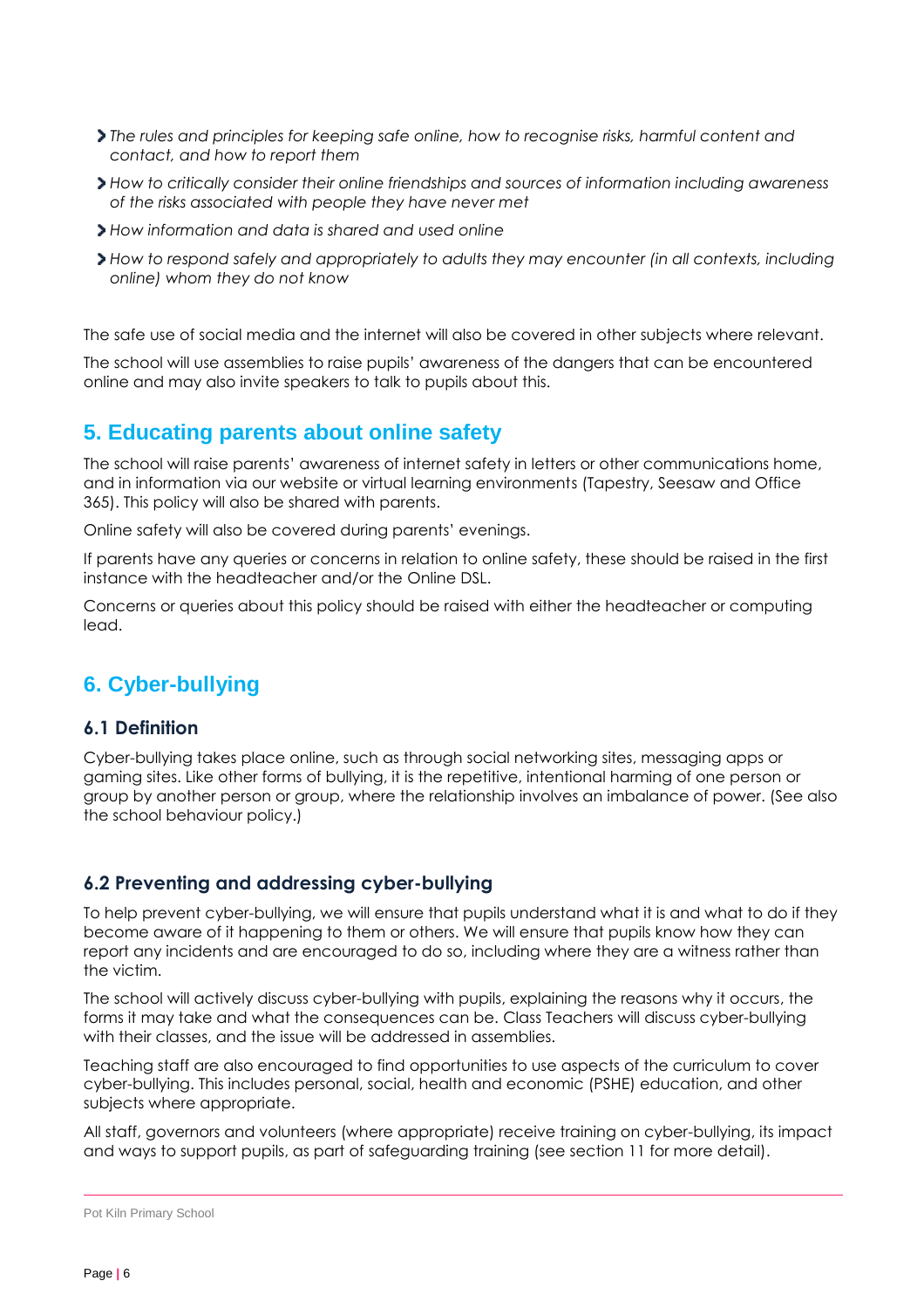The school also sends information/leaflets on cyber-bullying to parents so that they are aware of the signs, how to report it and how they can support children who may be affected.

In relation to a specific incident of cyber-bullying, the school will follow the processes set out in the school behaviour policy. Where illegal, inappropriate or harmful material has been spread among pupils, the school will use all reasonable endeavours to ensure the incident is contained.

The DSL will consider whether the incident should be reported to the police if it involves illegal material, and will work with external services if it is deemed necessary to do so.

#### **6.3 Examining electronic devices**

School staff have the specific power under the Education and Inspections Act 2006 (which has been increased by the Education Act 2011) to search for and, if necessary, delete inappropriate images or files on pupils' electronic devices, including mobile phones, iPads and other tablet devices, where they believe there is a 'good reason' to do so.

When deciding whether there is a good reason to examine or erase data or files on an electronic device, staff must reasonably suspect that the data or file in question has been, or could be, used to:

- Cause harm, and/or
- Disrupt teaching, and/or
- **>** Break any of the school rules

If inappropriate material is found on the device, it is up to the staff member in conjunction with the DSL or other member of the senior leadership team to decide whether they should:

- **>** Delete that material, or
- Retain it as evidence (of a criminal offence or a breach of school discipline), and/or
- **>** Report it to the police

Any searching of pupils will be carried out in line with the DfE's latest guidance on screening, [searching and confiscation.](https://www.gov.uk/government/publications/searching-screening-and-confiscation)

Any complaints about searching for or deleting inappropriate images or files on pupils' electronic devices will be dealt with through the school complaints procedure.

# <span id="page-6-0"></span>**7. Acceptable use of the internet in school**

All pupils, parents, staff, volunteers and governors are expected to sign an agreement regarding the acceptable use of the school's ICT systems and the internet (appendices 1-3). Visitors will be expected to read and agree to the school's terms on acceptable use if relevant.

Use of the school's internet must be for educational purposes only, or for the purpose of fulfilling the duties of an individual's role.

We will monitor the websites visited by pupils, staff, volunteers, governors and visitors (where relevant) to ensure they comply with the above.

More information is set out in the acceptable use agreements in appendices 1, 2 and 3.

# <span id="page-6-1"></span>**8. Pupils using mobile devices in school**

Pupils may bring mobile devices into school, but are not permitted to use them during:

```
Pot Kiln Primary School
```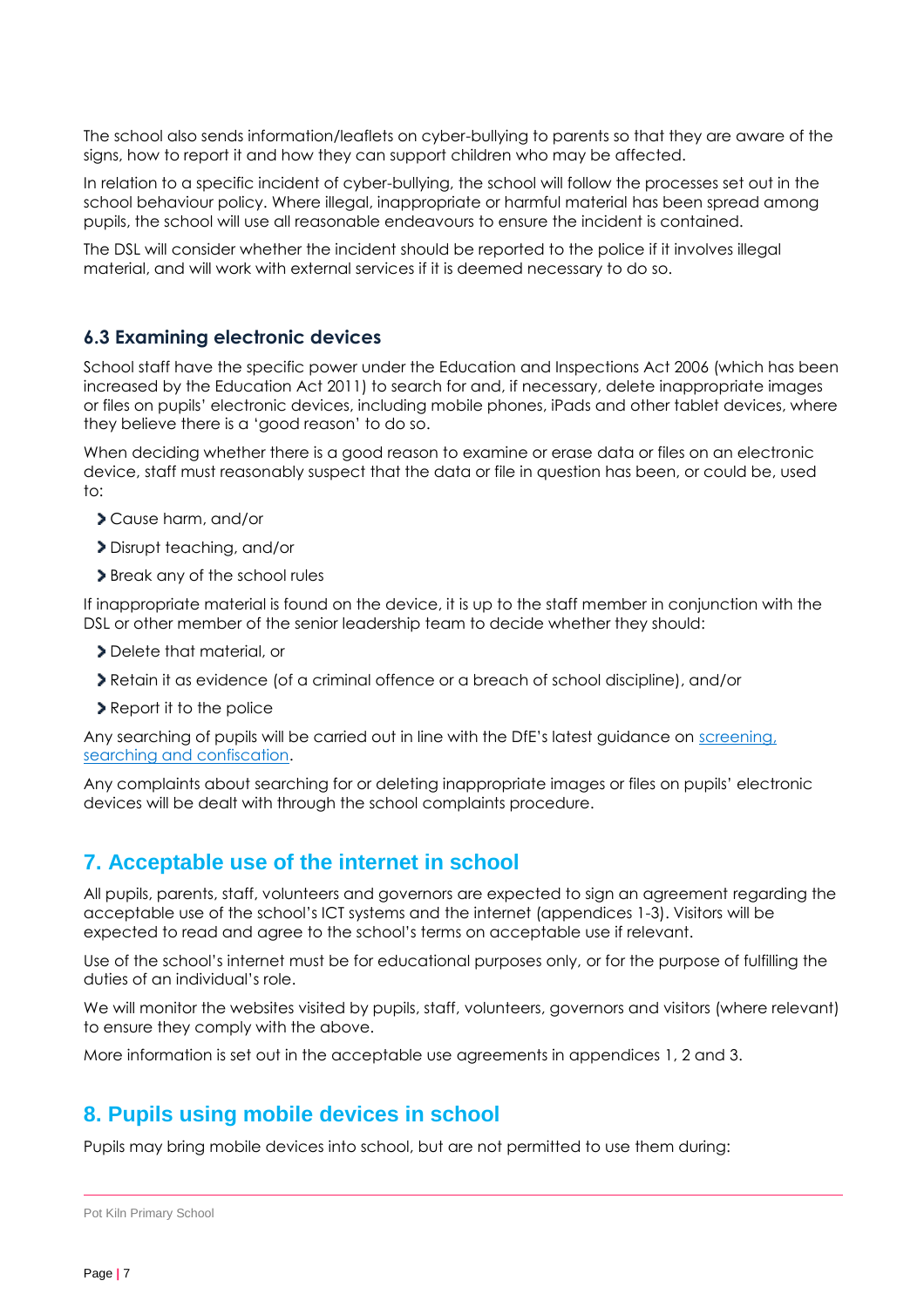> Lessons

- > Break or lunch times
- Clubs before or after school, or any other activities organised by the school

Any use of mobile devices in school by pupils must be in line with the acceptable use agreement (see appendices 1 and 2).

Any breach of the acceptable use agreement by a pupil may trigger disciplinary action in line with the school behaviour policy, which may result in the confiscation of their device.

# <span id="page-7-0"></span>**9. Staff using work devices outside school**

Staff members using a work device outside school must not install any unauthorised software on the device and must not use the device in any way which would violate the school's terms of acceptable use, as set out in appendix 3. Failure to adhere to the agreed 'Acceptable Use Agreement' will result in consequences as outlined in the 'Staff Behaviour Policy.

Staff must ensure that their work device is secure and password-protected, and that they do not share their password with others. They must take all reasonable steps to ensure the security of their work device when using it outside school. Any USB devices containing data relating to the school must be encrypted.

If staff have any concerns over the security of their device, they must seek advice from the Computing lead or ICT manager.

Work devices must be used solely for work activities.

# <span id="page-7-1"></span>**10. How the school will respond to issues of misuse**

Where a pupil misuses the school's ICT systems or internet, we will follow the procedures set out in our behaviour policy. The action taken will depend on the individual circumstances, nature and seriousness of the specific incident, and will be proportionate.

Where a staff member misuses the school's ICT systems or the internet, or misuses a personal device where the action constitutes misconduct, the matter will be dealt with in accordance with theStaff code of conduct policy. The action taken will depend on the individual circumstances, nature and seriousness of the specific incident.

The school will consider whether incidents which involve illegal activity or content, or otherwise serious incidents, should be reported to the police.

# <span id="page-7-2"></span>**11. Training**

All new staff members will receive training, as part of their induction, on safe internet use and online safeguarding issues including cyber-bullying and the risks of online radicalisation.

All staff members will receive refresher training at least once each academic year as part of safeguarding training, as well as relevant updates as required (for example through emails, ebulletins and staff meetings).

The DSL and online lead will undertake child protection and safeguarding training, which will include online safety, at least every 2 years. They will also update their knowledge and skills on the subject of online safety at regular intervals, and at least annually.

Governors will receive training on safe internet use and online safeguarding issues as part of their safeguarding training.

Volunteers will receive appropriate training and updates, if applicable.

Pot Kiln Primary School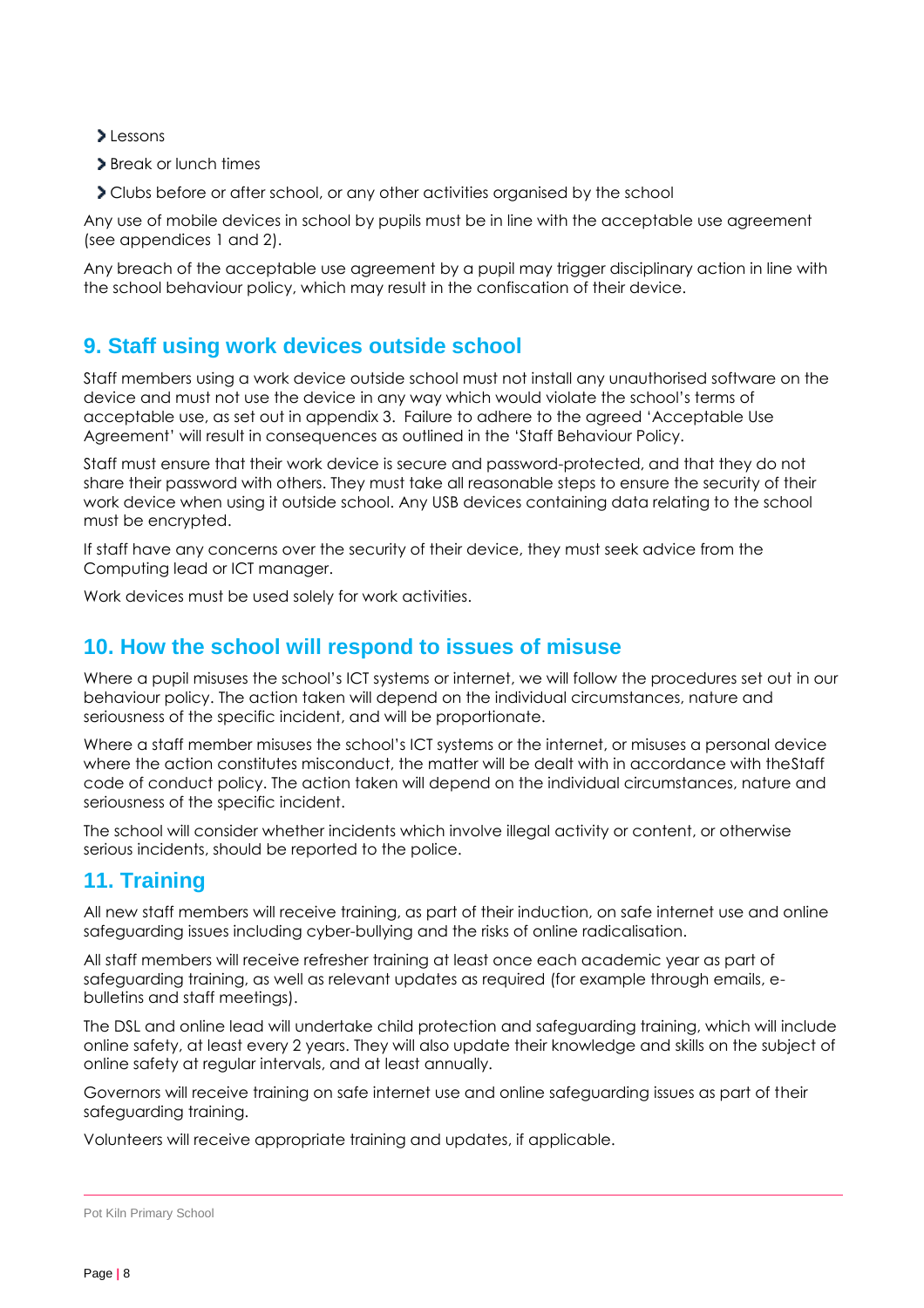More information about safeguarding training is set out in our child protection and safeguarding policy.

# <span id="page-8-0"></span>**12. Monitoring arrangements**

The DSL and Online Lead logs behaviour and safeguarding issues related to online safety. An incident report log can be found in appendix 5.

This policy will be reviewed every year by the Online lead. At every review, the policy will be shared with the governing body.

# <span id="page-8-1"></span>**13. Links with other policies**

This online safety policy is linked to our:

- Child protection and safeguarding policy
- > Behaviour policy
- > Staff disciplinary procedures
- > Data protection policy and privacy notices
- Complaints procedure
- ICT and internet acceptable use policy

Pot Kiln Primary School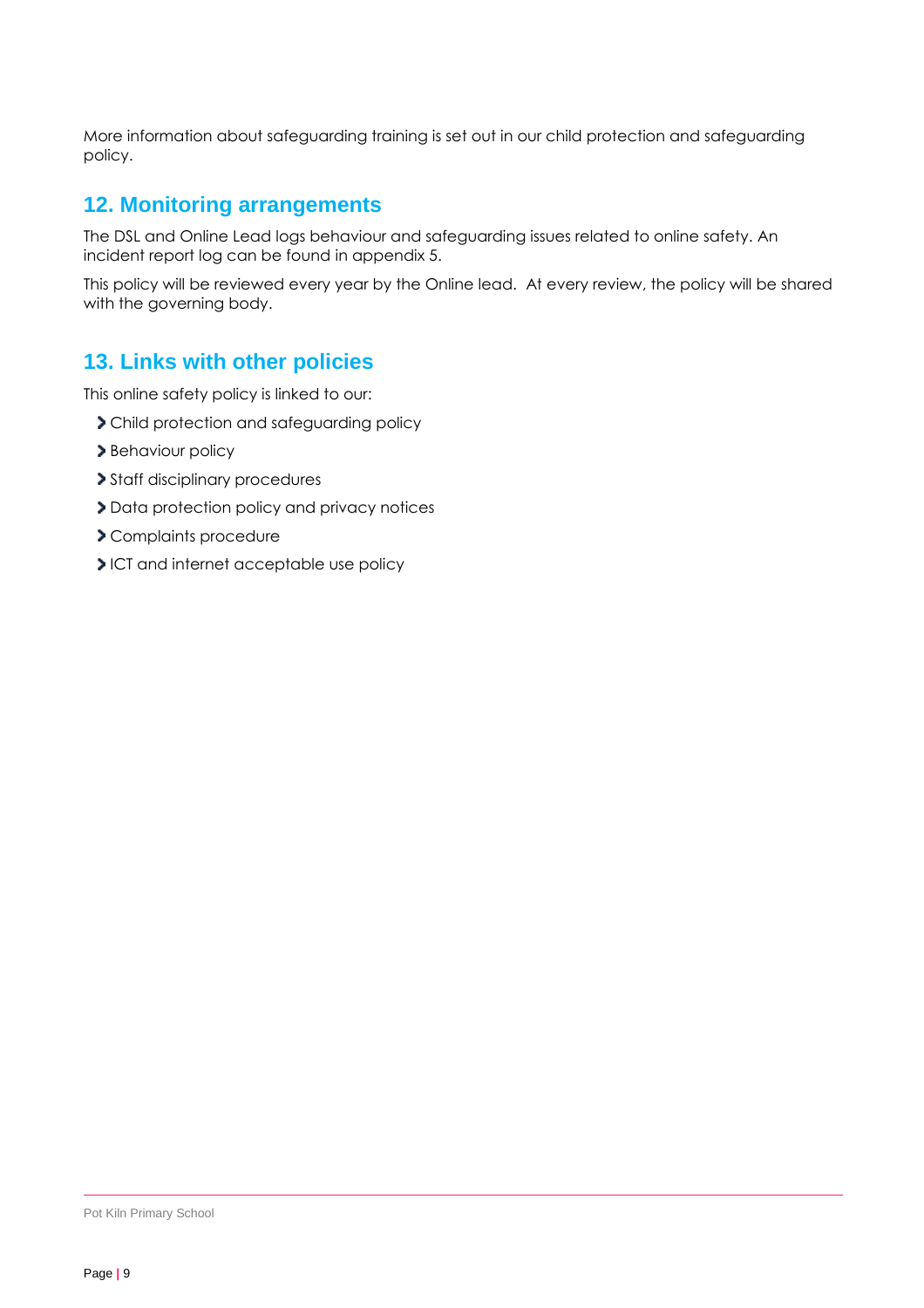# <span id="page-9-0"></span>**Appendix 1: EYFS and KS1 acceptable use agreement (pupils and parents/carers)**

#### ACCEPTABLE USE OF THE SCHOOL'S ICT SYSTEMS AND INTERNET: AGREEMENT FOR PUPILS AND PARENTS/CARERS

#### **Name of pupil:**

#### **When I use the school's ICT systems (like computers) and get onto the internet in school I will:**

- Ask a teacher or adult if I can do so before using them
- Only use websites that a teacher or adult has told me or allowed me to use
- Tell my teacher immediately if:
	- o I click on a website by mistake
	- o I receive messages from people I don't know
	- o I find anything that may upset or harm me or my friends
- Use school computers for school work only
- I will be kind to others and not upset or be rude to them
- Look after the school ICT equipment and tell a teacher straight away if something is broken or not working properly
- Only use the username and password I have been given
- Try my hardest to remember my username and password
- Never share my password with anyone, including my friends.
- Never give my personal information (my name, address or telephone numbers) to anyone without the permission of my teacher or parent/carer
- Save my work on the school network
- Check with my teacher before I print anything
- Log off or shut down a computer when I have finished using it

#### **I agree that the school will monitor the websites I visit and that there will be consequences if I don't follow the rules.**

| Signed (pupil): | Date: |
|-----------------|-------|
|                 |       |

**Parent/carer agreement:** I agree that my child can use the school's ICT systems and internet when appropriately supervised by a member of school staff. I agree to the conditions set out above for pupils using the school's ICT systems and internet, and for using personal electronic devices in school, and will make sure my child understands these.

| Signed (parent/carer): | Date: |
|------------------------|-------|
|------------------------|-------|

Pot Kiln Primary School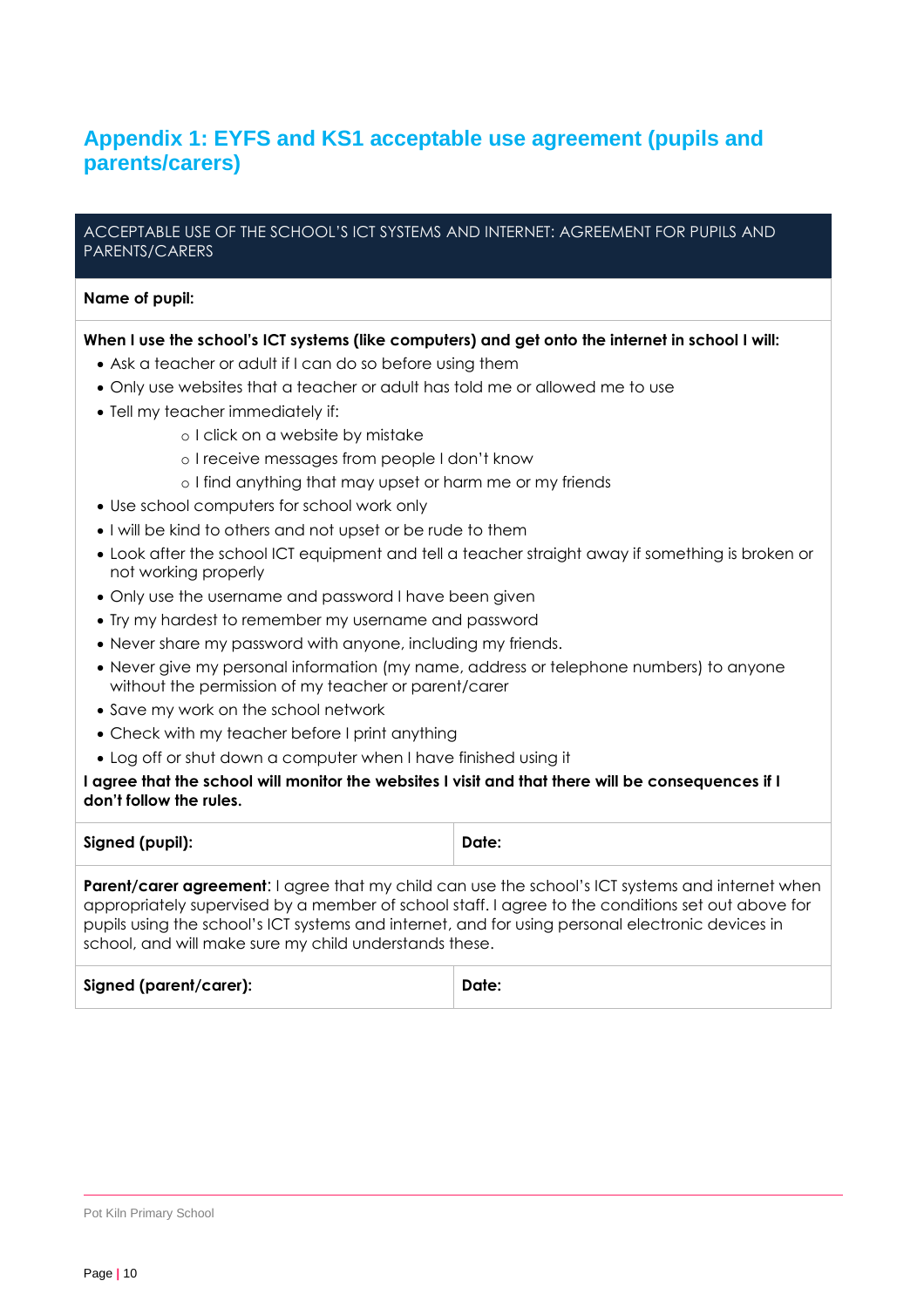# <span id="page-10-0"></span>**Appendix 2: KS2, acceptable use agreement (pupils and parents/carers)**

#### ACCEPTABLE USE OF THE SCHOOL'S ICT SYSTEMS AND INTERNET: AGREEMENT FOR PUPILS AND PARENTS/CARERS

#### **Name of pupil:**

#### **I will read and follow the rules in the acceptable use agreement policy**

#### **When I use the school's ICT systems (like computers) and get onto the internet in school I will:**

- Always use the school's ICT systems and the internet responsibly and for educational purposes only
- Only use them when a teacher is present, or with a teacher's permission
- Keep my username and passwords safe and not share these with others
- Keep my private information safe at all times and not give my name, address or telephone number to anyone without the permission of my teacher or parent/carer
- Tell a teacher (or sensible adult) immediately if I find any material which might upset, distress or harm me or others
- Always log off or shut down a computer when I'm finished working on it

#### **I will not:**

- Access any inappropriate websites including: social networking sites, chat rooms and gaming sites unless my teacher has expressly allowed this as part of a learning activity
- Open any attachments in emails, or follow any links in emails, without first checking with a teacher
- Use any inappropriate language when communicating online, including in emails
- Log in to the school's network using someone else's details
- Arrange to meet anyone offline without first consulting my parent/carer, or without adult supervision

#### **If I bring a personal mobile phone or other personal electronic device into school:**

- I will not use it during lessons, tutor group time, clubs or other activities organised by the school, without a teacher's permission
- I will use it responsibly, and will not access any inappropriate websites or other inappropriate material or use inappropriate language when communicating online

#### **I agree that the school will monitor the websites I visit and that there will be consequences if I don't follow the rules.**

| Signed (pupil):                                                                                                                                                                                                                                                                                                                                                              | Date: |  |  |
|------------------------------------------------------------------------------------------------------------------------------------------------------------------------------------------------------------------------------------------------------------------------------------------------------------------------------------------------------------------------------|-------|--|--|
| <b>Parent/carer's agreement:</b> I agree that my child can use the school's ICT systems and internet<br>when appropriately supervised by a member of school staff. I agree to the conditions set out<br>above for pupils using the school's ICT systems and internet, and for using personal electronic<br>devices in school, and will make sure my child understands these. |       |  |  |
| Signed (parent/carer):                                                                                                                                                                                                                                                                                                                                                       | Date: |  |  |

Pot Kiln Primary School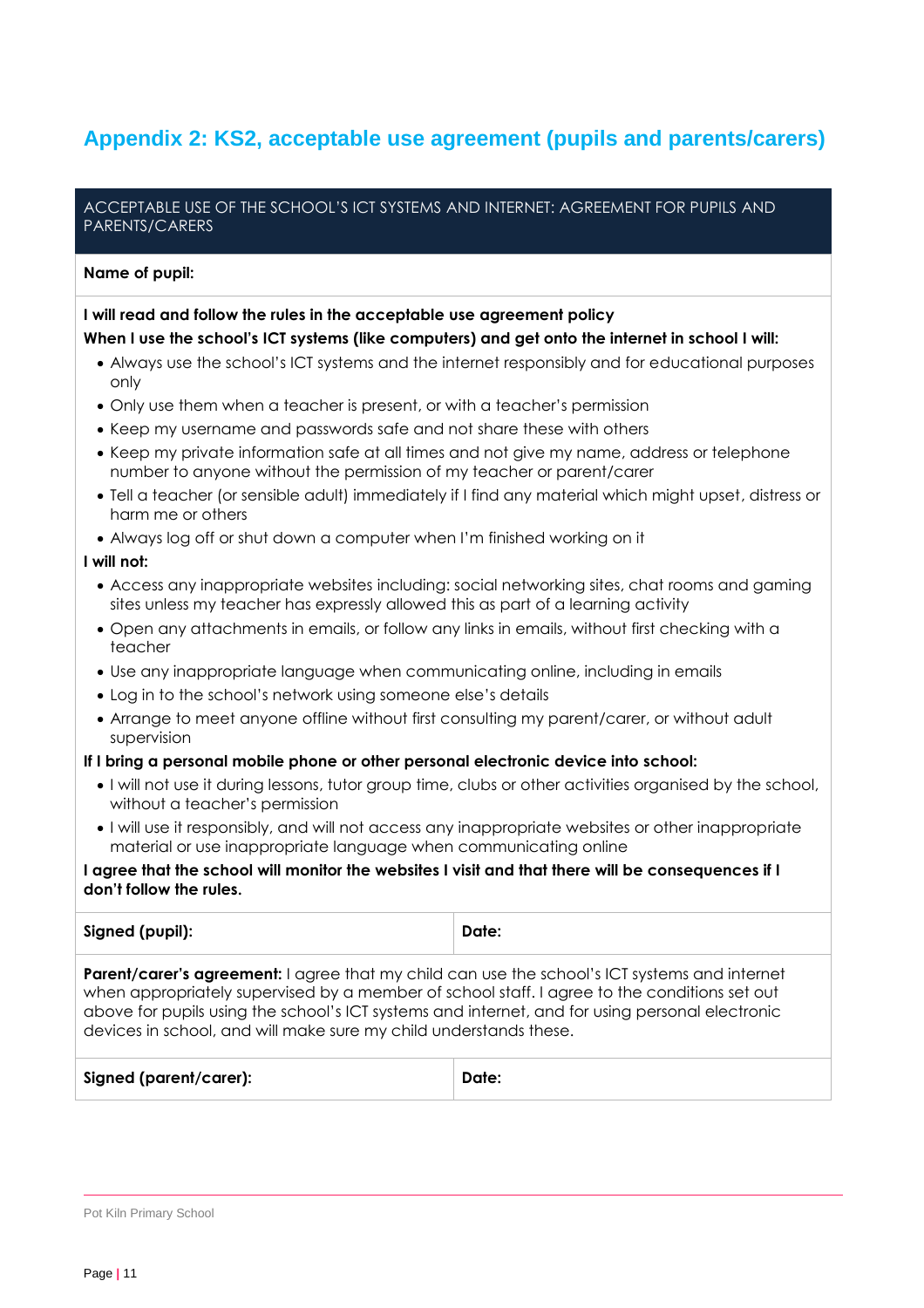# <span id="page-11-0"></span>**Appendix 3: acceptable use agreement (staff, governors, volunteers and visitors)**

ACCEPTABLE USE OF THE SCHOOL'S ICT SYSTEMS AND INTERNET: AGREEMENT FOR STAFF, GOVERNORS,VOLUNTEERS AND VISITORS

**Name of staff member/governor/volunteer/visitor:**

#### **When using the school's ICT systems and accessing the internet in school, or outside school on a work device (if applicable), I will not:**

- Access, or attempt to access inappropriate material, including but not limited to material of a violent, criminal or pornographic nature (or create, share, link to or send such material)
- Use them in any way which could harm the school's reputation
- Access social networking sites or chat rooms
- Use any improper language when communicating online, including in emails or other messaging services
- Install any unauthorised software, or connect unauthorised hardware or devices to the school's network
- Share my password with others or log in to the school's network using someone else's details
- Take photographs of pupils without checking with teachers first
- Share confidential information about the school, its pupils or staff, or other members of the community
- Access, modify or share data I'm not authorised to access, modify or share
- Promote private businesses, unless that business is directly related to the school

I will only use the school's ICT systems and access the internet in school, or outside school on a work device, for educational purposes or for the purpose of fulfilling the duties of my role. I agree that the school will monitor the websites I visit and my use of the school's ICT facilities and systems.

I will take all reasonable steps to ensure that work devices are secure and password-protected when using them outside school, and keep all data securely stored in accordance with this policy and the school's data protection policy.

I will let the designated safeguarding lead (DSL) and ICT subject lead know if a pupil informs me they have found any material which might upset, distress or harm them or others, and will also do so if I encounter any such material.

I will always use the school's ICT systems and internet responsibly, and ensure that pupils in my care do so too.

| Signed (staff member/governor/volunteer/visitor): | Date: |
|---------------------------------------------------|-------|
|                                                   |       |

Pot Kiln Primary School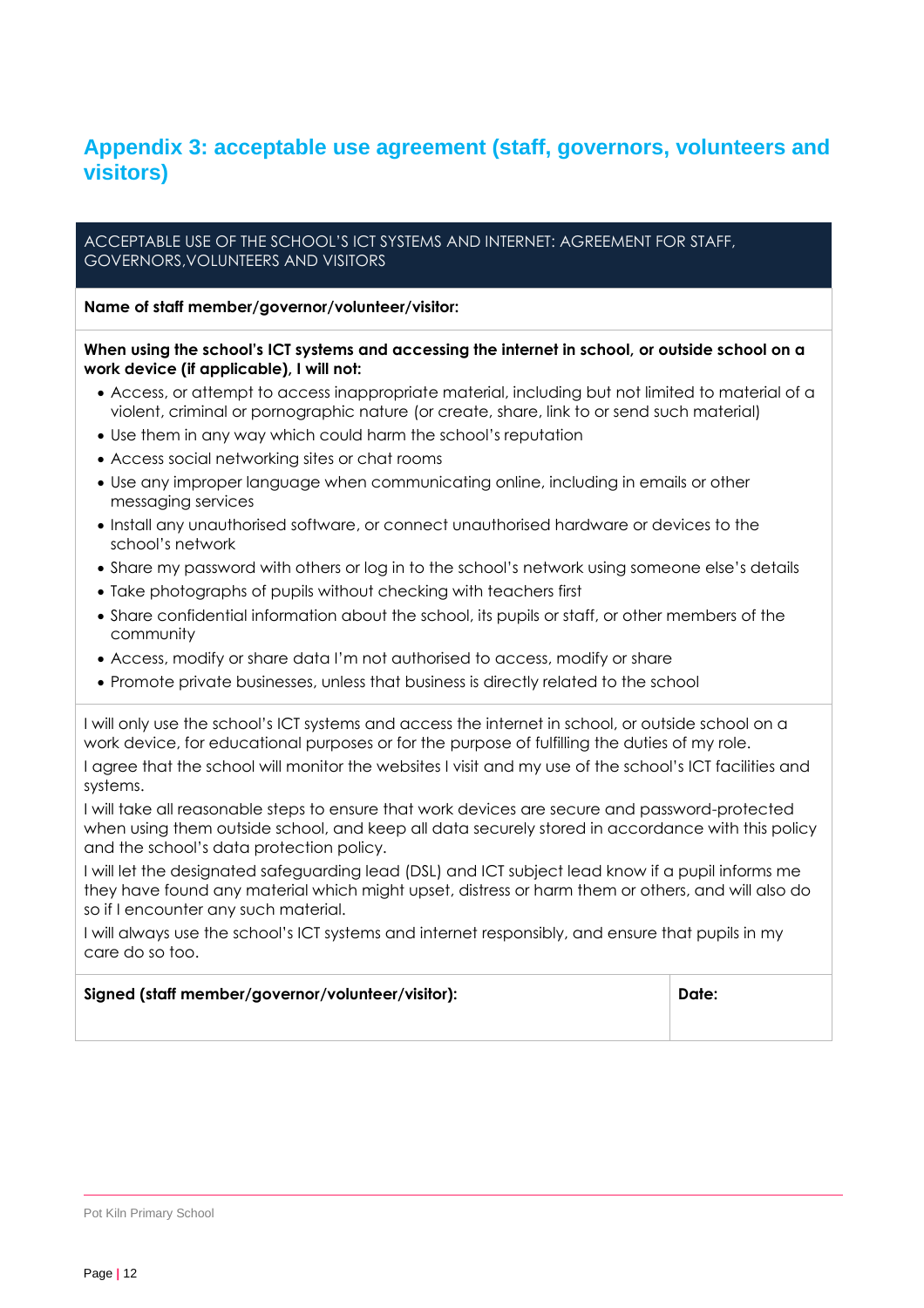# <span id="page-12-0"></span>**Appendix 4: online safety training needs – self audit for staff**

| <b>ONLINE SAFETY TRAINING NEEDS AUDIT</b>                                                                        |                                    |  |  |  |
|------------------------------------------------------------------------------------------------------------------|------------------------------------|--|--|--|
| Name of staff member/volunteer:                                                                                  | Date:                              |  |  |  |
| Question                                                                                                         | Yes/No (add comments if necessary) |  |  |  |
| Do you know the name of the person who has<br>lead responsibility for online safety in school?                   |                                    |  |  |  |
| Do you know what you must do if a pupil<br>approaches you with a concern or issue?                               |                                    |  |  |  |
| Are you familiar with the school's acceptable use<br>agreement for staff, volunteers, governors and<br>visitors? |                                    |  |  |  |
| Are you familiar with the school's acceptable use<br>agreement for pupils and parents?                           |                                    |  |  |  |
| Do you regularly change your password for<br>accessing the school's ICT systems?                                 |                                    |  |  |  |
| Are you familiar with the school's approach to<br>tackling cyber-bullying?                                       |                                    |  |  |  |
| Are there any areas of online safety in which you<br>would like training/further training?                       |                                    |  |  |  |